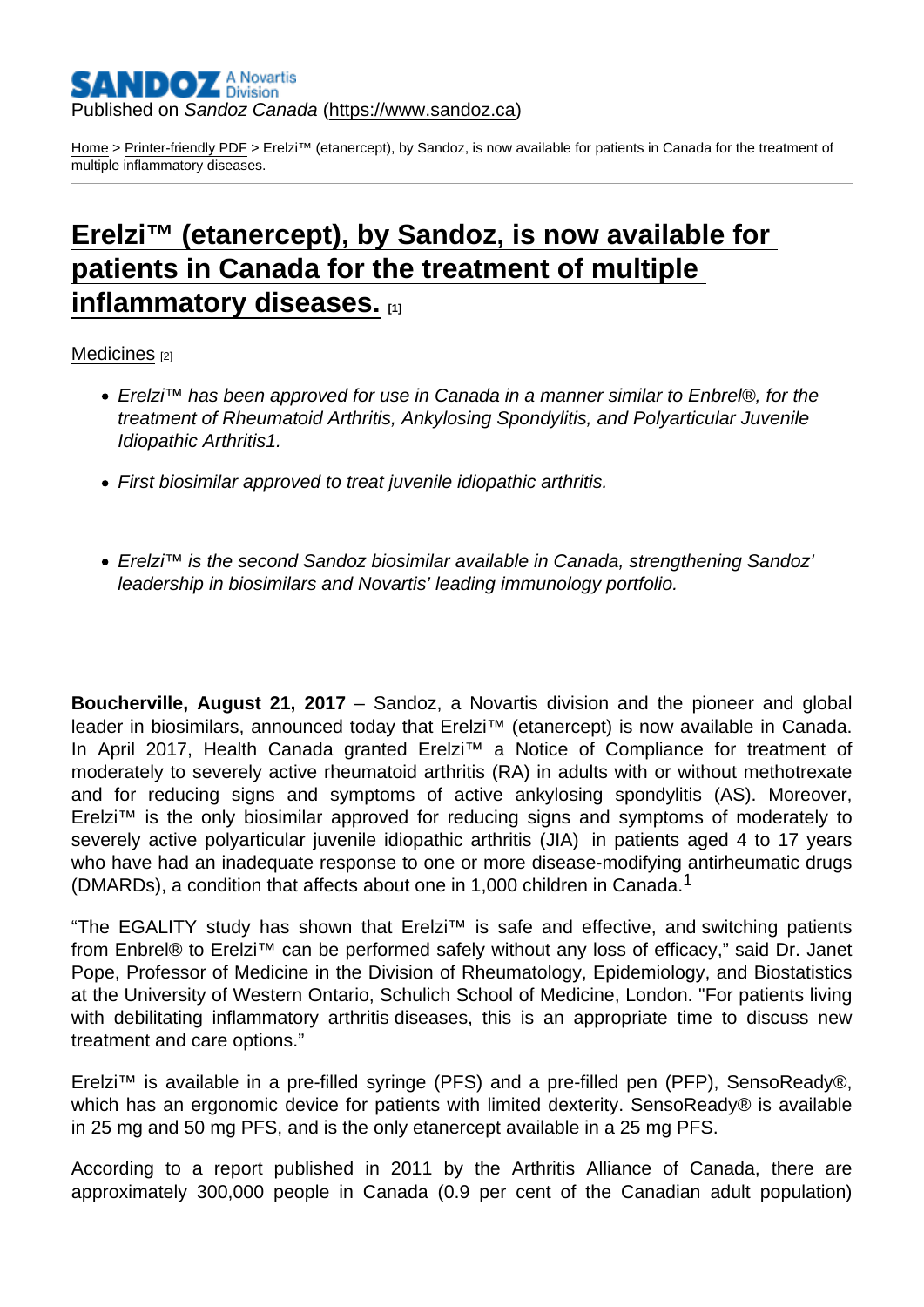living with rheumatoid arthritis. In other words, about 1 in 136 workers is suffering from RA, and within a generation, this will increase to 1 in 68 workers. Approximately 50,000 Canadians affected by rheumatic conditions have either significant difficulty or no capacity to dress and groom themselves, walk, wash, or use a toilet<sup>2</sup>. It is estimated that about only 15 per cent of those patients currently have access to biologics.<sup>3</sup>

"Biologics have revolutionized the treatment and prevention of many disabling and lifethreatening diseases. However, they are contributing to the rising costs of healthcare, and this may restrict access to these important medicines," said Michel Robidoux, President and General Manager of Sandoz Canada. "Unfortunately, as it stands today, not all Canadians living with debilitating disease have the same access to biologics. There is a growing population that has a relatively high prevalence of immunological diseases, such as  $r$  rheumatoid arthritis. Launching Erelzi<sup>TM</sup> is another concrete example of how Sandoz is making access happen by offering high-quality medicines at a more affordable price, which will deliver important savings to healthcare system."

A biosimilar is a biologic that is launched after the loss of patent exclusivity on the originator biologic. It is a highly similar biological medicinal product having demonstrated therapeutic equivalence to a reference product and hence comparable efficacy, safety, tolerability and immunogenicity profiles. Biosimilars can increase access to effective treatments for patients, as well as reduce the ongoing economic burden currently existing in the Canadian healthcare system that is impacting patients, physicians and payers.

Sandoz is committed to increasing patient access to high-quality, life-enhancing biosimilars. It is the pioneer and global leader in biosimilars. Erelzi<sup>TM</sup> is the fifth biosimilar on the European market. Sandoz has a leading biosimilar pipeline and plans to launch three more biosimilars of major oncology and immunology biologics across key geographies by 2020. As a division of the Novartis Group, Sandoz is well positioned to lead the biosimilars industry based on its experience and capabilities in development, manufacturing and commercialization.

# **About ErelziTM**

Erelzi™ (etanercept) is the Sandoz biosimilar of the reference medicine Enbrel®. Erelzi™ has been studied in a global development program, which included a comprehensive comparison of Erelzi™ and Enbrel® at the analytical, preclinical, and clinical levels. The program included preclinical studies, pharmacokinetic (PK) studies, and the Phase III confirmatory safety and efficacy EGALITY study.

Health Canada approval was based on a comprehensive development program consisting of comparative analytical, preclinical, and clinical data demonstrating biosimilarity to the reference medicine, Enbrel®.

Studies included: analytical (extensive comparative physicochemical and functional assessment of Erelzi™ and the reference biologic drug), preclinical, Phase I pharmacokinetic (PK), and the Phase III confirmatory study EGALITY– an innovative, safety, immunogenicity, pharmacokinetic and efficacy study in a sensitive indication to detect potential differences between Erelzi<sup>™</sup> and Enbrel®.

The totality of evidence demonstrates that Erelzi™ is highly similar to Enbrel® in terms of structure, function, PK, efficacy, safety and immunogenicity. Based on this evidence, Health Canada granted market authorization to Erelzi™ for use in ankylosing spondylitis (AS), for the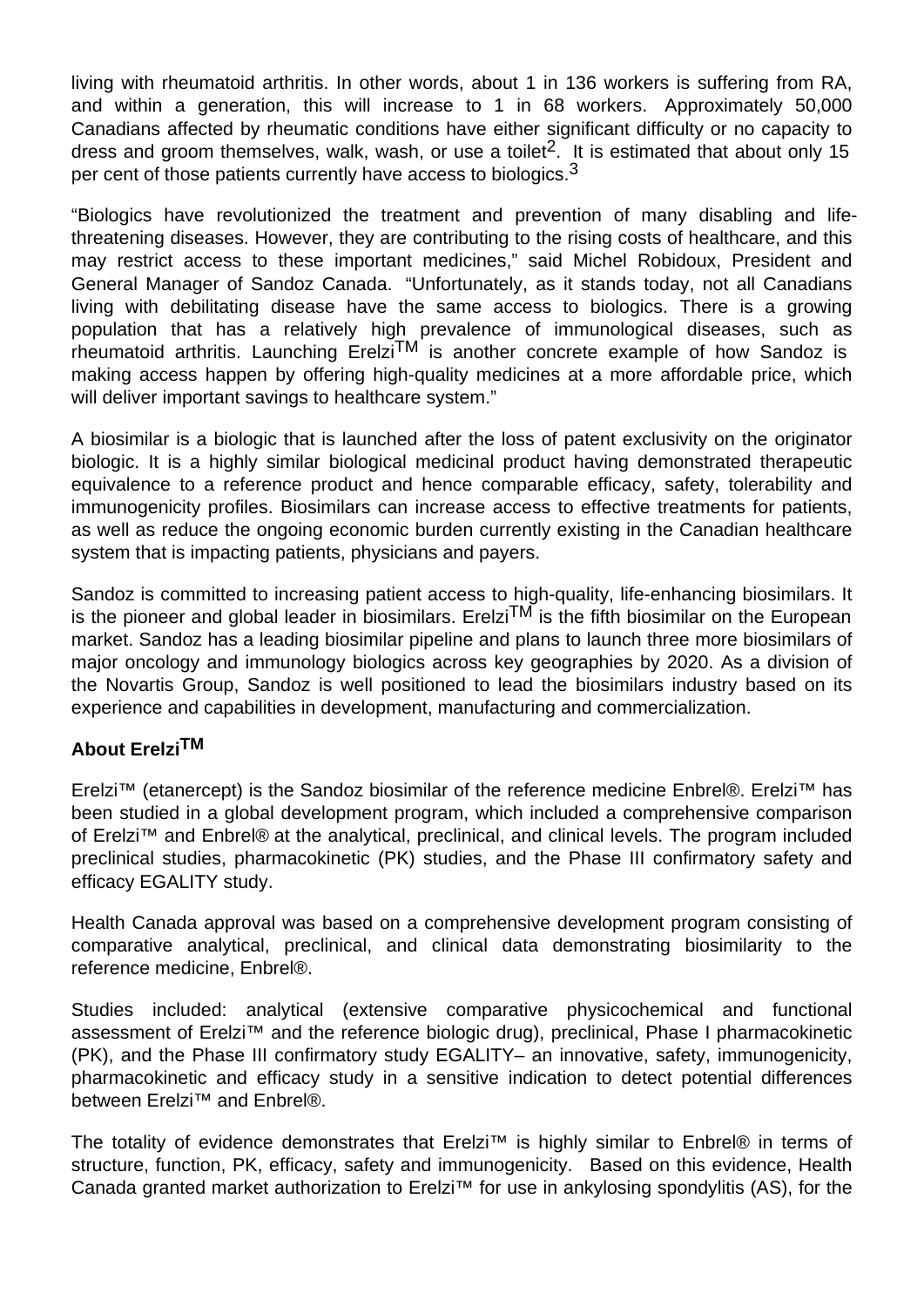treatment of moderately to severely active rheumatoid arthritis (RA) in adults, and polyarticular juvenile idiopathic arthritis (JIA) in patients aged 4 to 17 years who have had an inadequate response to one or more DMARDs<sup>4</sup>.

### **Disclaimer**

The foregoing release contains forward-looking statements that can be identified by words such as "potential," "can," "soon," "committed," or similar terms, or by express or implied discussions regarding potential additional marketing approvals or labeling for Erelzi<sup>™</sup>, or any of the other potential products in the Sandoz biosimilar pipeline, or regarding potential future revenues from Erelzi™, the other marketed products in the Sandoz biosimilar portfolio, and the potential products in the Sandoz biosimilar pipeline. You should not place undue reliance on these statements. Such forward-looking statements are based on the current beliefs and expectations of management regarding future events, and are subject to significant known and unknown risks and uncertainties. Should one or more of these risks or uncertainties materialize, or should underlying assumptions prove incorrect, actual results may vary materially from those set forth in the forward-looking statements. There can be no guarantee that Erelzi™ or any of the other marketed products in the Sandoz biosimilar portfolio will be submitted or approved for sale in any additional markets, or at any particular time. Neither can there be any guarantee that any of the potential products in the Sandoz biosimilar pipeline will be submitted or approved for sale in any market, or at any particular time. Nor can there be any quarantee that Erelzi<sup>™</sup> if approved, any of the potential products in the Sandoz biosimilar pipeline will be approved for any or all of the indications in the respective reference product's label. Neither can there be any guarantee that Erelzi™, the other marketed products in the Sandoz biosimilar portfolio, or the potential products in the Sandoz biosimilar pipeline will be commercially successful in the future. In particular, management's expectations regarding Erelzi™ and such other biosimilar candidates and marketed products could be affected by, among other things, regulatory actions or delays or government regulation generally; the uncertainties inherent in research and development, including clinical trial results and additional analysis of existing clinical data; competition in general, including potential approval of additional versions of Erelzi™; global trends toward health care cost containment, including government, payor and general public pricing and reimbursement pressures; litigation outcomes, including intellectual property disputes or other legal efforts to prevent or limit Sandoz from selling its biosimilar products; the particular prescribing preferences of physicians and patients; general economic and industry conditions; safety, quality or manufacturing issues, and other risks and factors referred to in Novartis AG's current Form 20- F on file with the US Securities and Exchange Commission. Novartis is providing the information in this press release as of this date and does not undertake any obligation to update any forward-looking statements contained in this press release as a result of new information, future events or otherwise.

# **About Sandoz**

Sandoz Canada is part of Sandoz International GmbH and a subsidiary of Swiss multinational Novartis AG. A leader in its field, Sandoz Canada develops, manufactures, markets and distributes a broad line of generic, biosimilar, consumer and specialty products.

Sandoz is a global leader in generic pharmaceuticals and biosimilars. As a division of the Novartis Group, our purpose is to discover new ways to improve and extend people's lives. We contribute to society's ability to support growing healthcare needs by pioneering novel approaches to help people around the world access high-quality medicine. Our global portfolio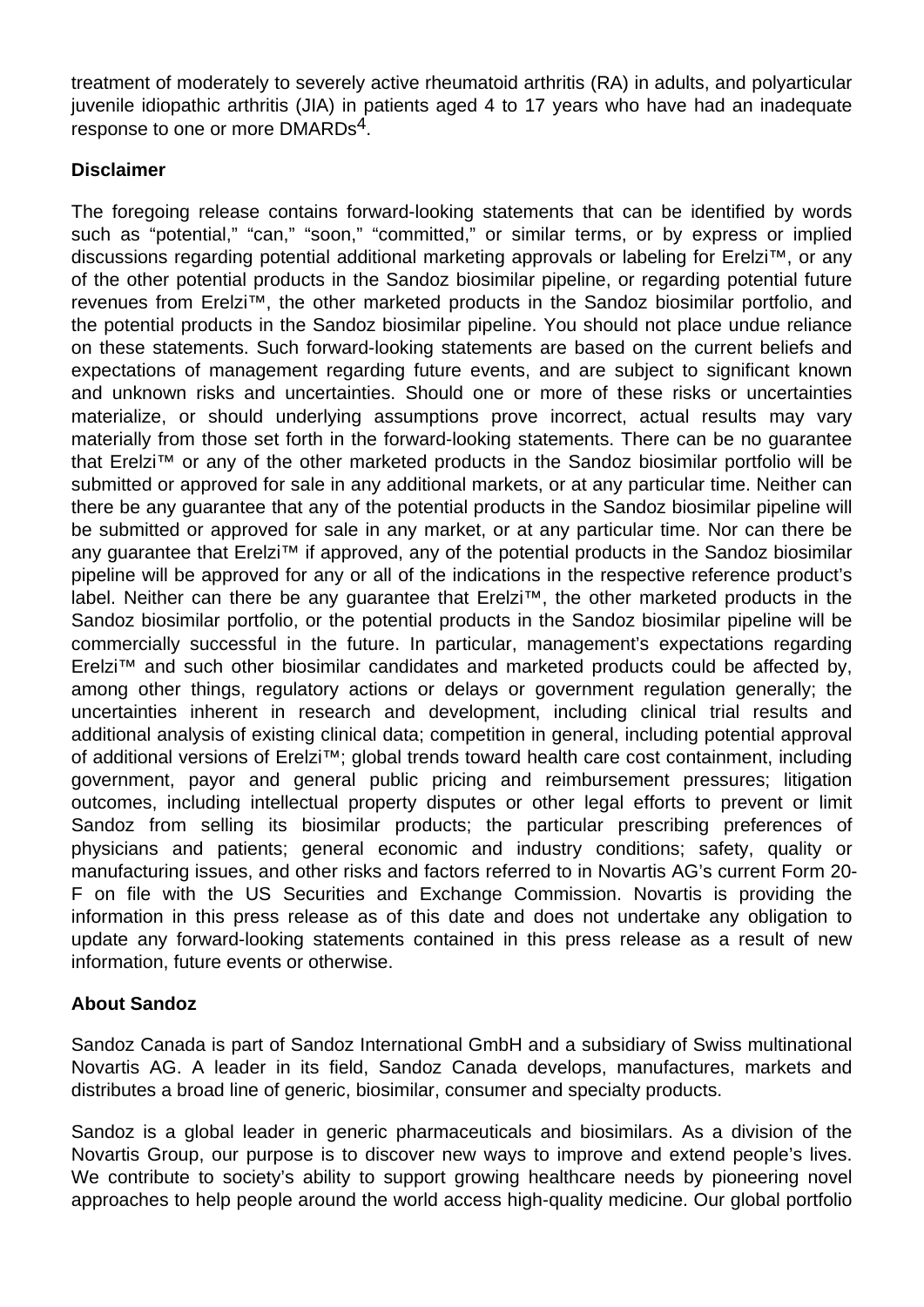of approximately 1000 molecules, covering all major therapeutic areas, accounted for 2016 sales of USD 10.1 billion. In 2016, our products reached well over 500 million patients and we aspire to reach one billion. Sandoz is headquartered in Holzkirchen, in Germany's Greater Munich area.

#### [www.sandoz.ca](https://www.sandoz.ca/en) [3]

TM: Erelzi is a trademark owned or used under license by Sandoz Canada Inc. ®: Enbrel is a trademark owned by its registrant.

17-08-C023

For interview opportunities, please contact Annick Lambert (see contact information below).

For further information:

| <b>Annick Lambert</b>               | <b>Duncan Cantor</b>                |
|-------------------------------------|-------------------------------------|
| Sandoz Canada Inc.                  | <b>Sandoz Global Communications</b> |
| +1 450 641 4903 ext. 2964           | +49 8024 476 2497 (direct)          |
| annick.lambert@sandoz.com [4]       | +49 170 650 6067 (mobile)           |
|                                     | duncan.cantor@sandoz.com $_{[5]}$   |
| Chris Lewis                         |                                     |
| <b>Sandoz Global Communications</b> |                                     |
| +49 8924 476 1906 (direct)          |                                     |
| +49 174 244 9501 (mobile)           |                                     |

[chris.lewis@sandoz.com](mailto:chris.lewis@sandoz.com) [6]

2

[http://www.arthritisalliance.ca/images/PDF/eng/Initiatives/20111022\\_2200\\_impact\\_of\\_arthritis.pdf](http://www.arthritisalliance.ca/images/PDF/eng/Initiatives/20111022_2200_impact_of_arthritis.pdf) [7]

3 [http://acrabstracts.org/abstract/temporal-trends-in-drug-prescription-ut...](http://acrabstracts.org/abstract/temporal-trends-in-drug-prescription-utilization-and-costs-among-rheumatoid-arthritis-ra-patients-show-wide-regional-variation-despite-universal-drug-coverage/) [8]

3 Sandoz Canada did not seek a marketing authorization for the treatment of psoriatic arthritis or plaque psoriasis at this time.

<sup>1</sup> Sandoz Canada did not seek a marketing authorization for the treatment of psoriatic arthritis or plaque psoriasis at this time.